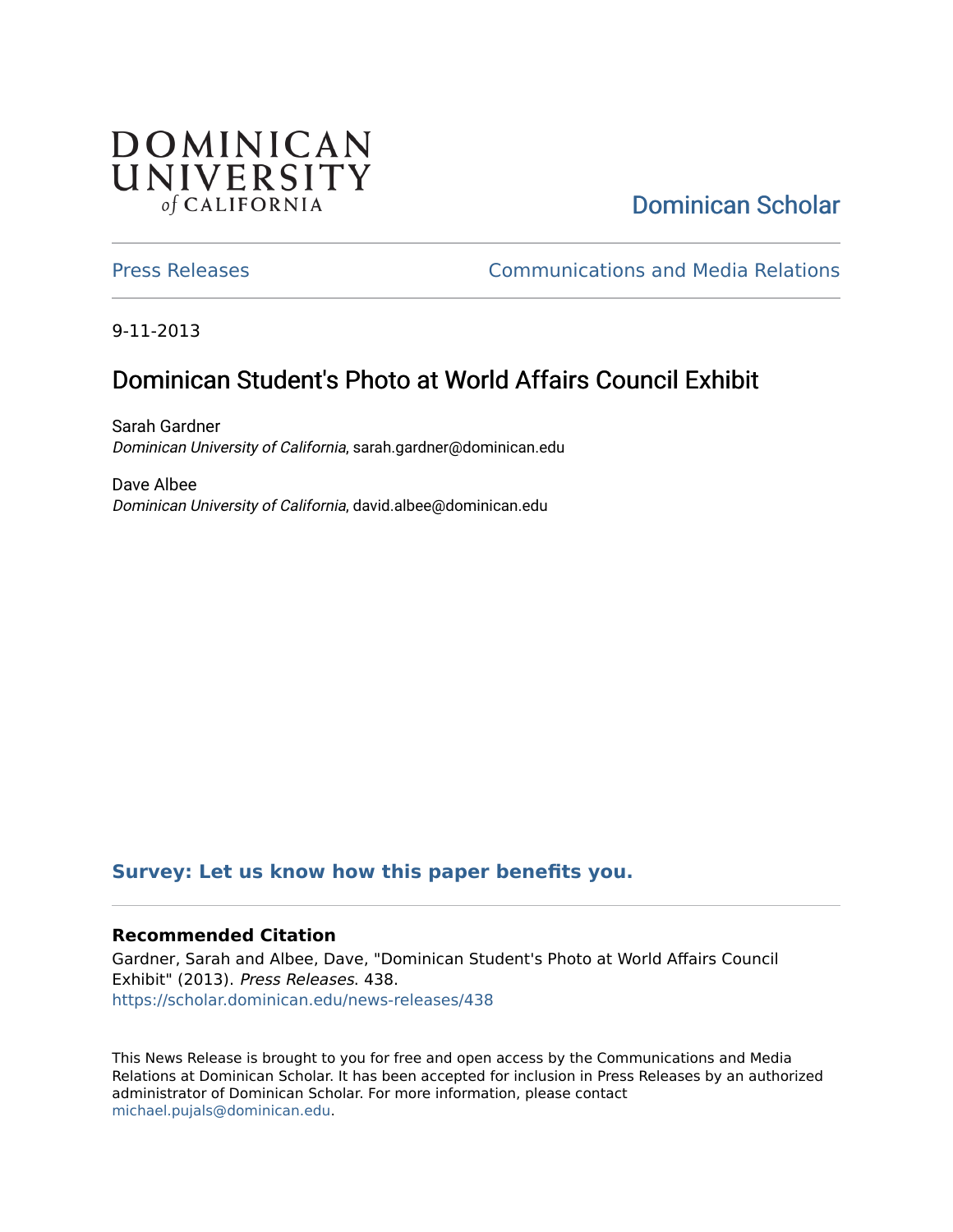### **Dominican Student's Photo at World Affairs Council Exhibit**

A double major in international studies and political science in the Honors Program, the Dominican junior has joined clubs, committed to projects, sought scholarships and traveled afar beginning with a life-changing trip to Uganda following her freshman year that yielded a chance meeting and an incredible eye-catching photograph she snapped. The photo – which Fitipaldi labeled "Pray" – was accepted for the World Affairs Council's juried "Global Visions 2013" exhibition, which began October 2 in San Francisco.

The photo is a sample of Fitipaldi's ability to seize the moment since she arrived at Dominican.

"In the very first week at Dominican I realized that I made right decision," says Fitipaldi, a native of Uruguay who lives in Novato. "From the very beginning, so many opportunities came about. I hadn't even been here for six months and they already had chosen me to go on the (Uganda) trip … From then on, opportunities just kept coming. I'm very grateful."

In 2012, Fitipaldi applied to participate in a trip with eight other Dominican students to Uganda. She was teaching about 150-200 villagers about hygiene at a public health workshop in various communities around Mytiana.

On a visit to a very small village near Lake Wamala, Fitipaldi, who took a photography class in high school at Marin Catholic, noticed a little girl, about four years old, staring up at her. Fitipaldi was immediately taken as the girl, with big eyes and her palms pressed together, projected a heart-warming image of respect and an appreciation. It was an opportune moment for Fitipaldi and she captured it with a photograph.

It was one of about 8,000 photos Fitipaldi took in Uganda.

"That photograph most properly conveyed the image of this cute little girl – everyone in the group noticed her tenderness and beauty; she stood out," Fitipaldi says. "I have fallen in love with traveling. I love to take pictures of my travels. It makes the experience more powerful."

Last March, Fitipaldi received a scholarship from the World Affairs Council to participate in its annual conference in San Francisco. The WAC's Marin County chapter then selected her to work as an intern. Then, this past summer, Fitipaldi learned that she is one of only 22 photographers who would have their photos on display at WAC headquarters in San Francisco through November 21.

Fitipaldi's eye for a great photo is just a small example of talent and vision for the future.

"I honestly believe that Magdalena is going to be a household name someday," says Gigi Gokcek, Associate Professor in the Dominican's Department of Political Science and International Studies. "Magda has a bright future ahead of her, not only because of her strong academics and drive, but also because of her lovable nature. She is compassionate, caring, responsible, polite, considerate, and very mindful of people around the world." It is Fitipaldi's goal to see as much of the world as she can. The trip to Uganda inspired her to apply for and participate as a sophomore in an alternative spring break trip to Mexico earlier this year to work in a soup kitchen and organize a carnival for local children. She already has applied